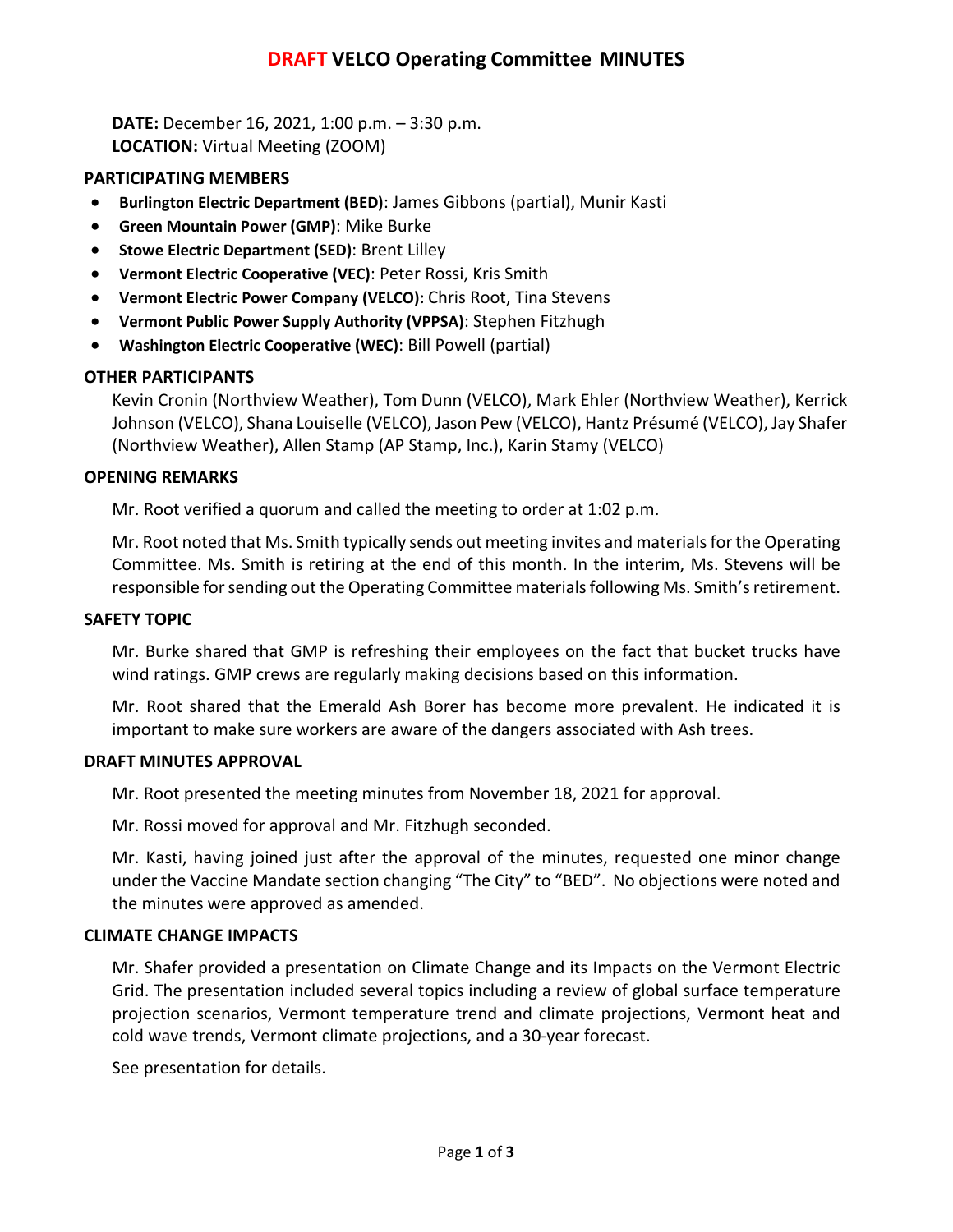# **DRAFT VELCO Operating Committee MINUTES**

### **TELECOM WORKING GROUP UPDATE**

Mr. Stamp provided an update, which included: currently working construction in the WEC territory; have placed approximately 25 miles of fiber; currently 3 crews in place. Mr. Stamp noted they have submitted some of the 3.7 applications for next year, which include 42 miles in GMP Colchester district and 36 miles in the VEC territory. Looking ahead to the first quarter of next year, expect to add another contractor and focus on coordination with VT Distribution Utility partners. Finally, Mr. Stamp noted that they have begun to see some delays with respect to materials, but nothing appreciable. This will just need to be managed going forward.

### **LOAD SHED PROGRESS**

Mr. Pew indicated VELCO had met with Commissioner Tierney this past Monday. The request that came out of this meeting was the development of a group consisting of representatives from the VT Distribution Utilities and VELCO that would meet periodically to review ISO-NE's 21-Day Energy Assessment Forecast and Report in order to be prepared for any potential energy emergency. Mr. Pew is developing a framework for the group and asks each utility to send him the name of their representative to be included.

#### **K42 UPDATE**

Mr. Root noted Mr. Presume has submitted the economic analysis for the bundle-conductor to ISO-NE. ISO-NE is currently reviewing the analysis. Mr. Presume is hoping to hear back from ISO-NE before January since he would like to present the project at the Planning Advisory Committee (PAC) in January. The presentation to the Reliability Committee would follow the presentation to the PAC.

#### **ISO LEADERSHIP UPDATE**

Mr. Johnson shared that the VELCO Leadership Team periodically meets with the ISO-NE Leadership Team. This latest meeting was a two-hour conversation which included 5 topics: Winter Reliability, GridEx VI, K42 status, FERC Advanced Notice of Proposed Rulemaking (ANOPR), and New England grid transformation and offshore wind. The first hour was taken up with primarily the topic of Winter Reliability and included discussions from an operational standpoint and a communications standpoint.

#### **VELCO NOVEMBER BOARD OF DIRECTORS MEETING**

Mr. Johnson indicated the board meeting included a review of current KPI indicators and budget, a presentation from the new head of VELCO Compliance, a VSPC update, and a review of operational challenges and winter reliability by Mr. Ettori.

#### **OTHER BUSINESS**

#### **Open discussion**

• None

#### **Next meeting**

**Date:** January 20, 2022, 1:00 p.m. – 3:30 p.m. **Location:** Virtual Meeting (ZOOM)